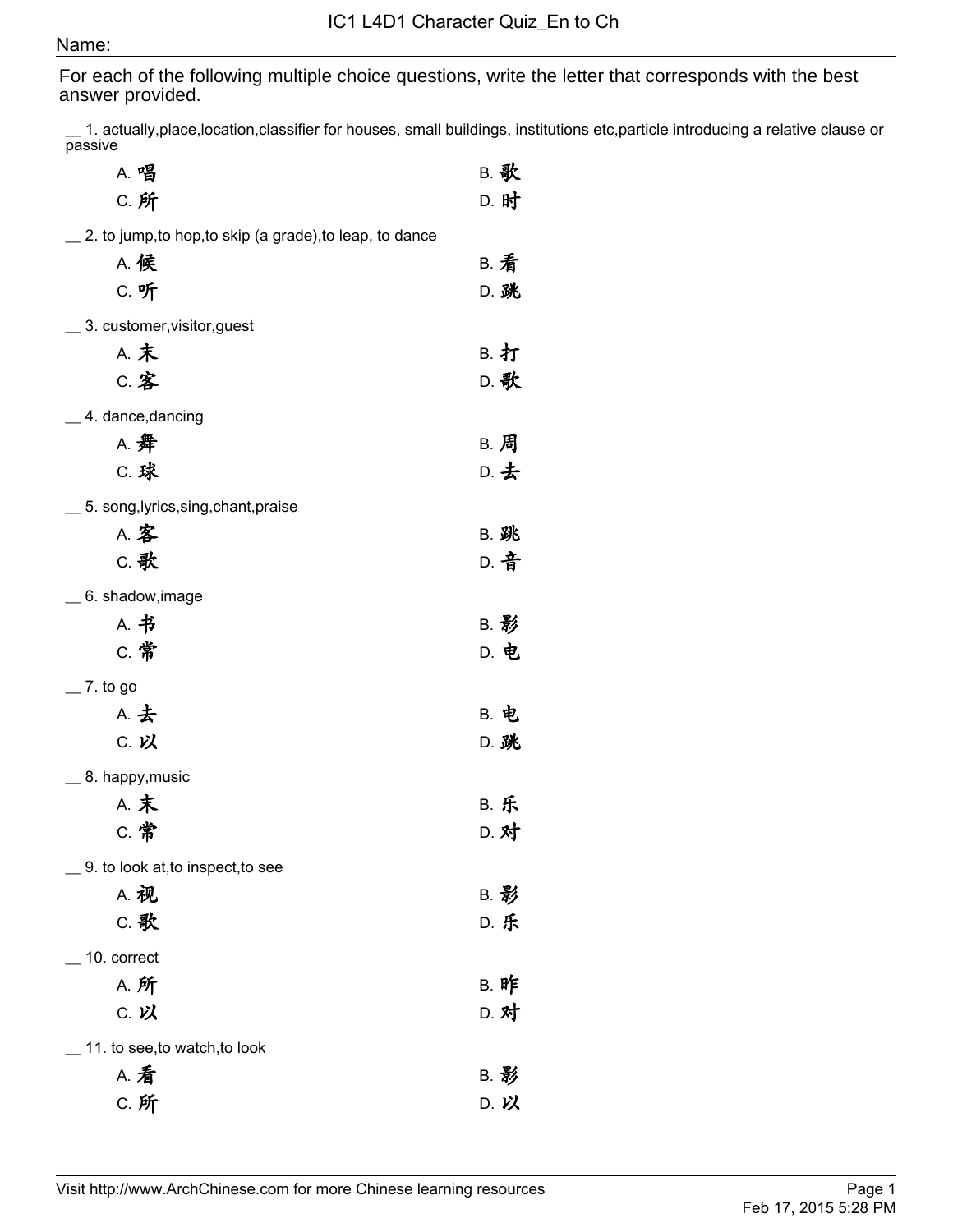## Name:

| 12. sound, tone, noise, pronunciation                      |             |
|------------------------------------------------------------|-------------|
| <b>A. 候</b>                                                | <b>B. 常</b> |
| c. 音                                                       | D. 电        |
| 13. to use, according to, so as to, in order to, by, with, |             |
| A. 书                                                       | <b>B. 客</b> |
| C. 昨                                                       | D. 以        |
| 14. wait, expect, visit, greet                             |             |
| <b>A. 候</b>                                                | <b>B. 视</b> |
| C. 昨                                                       | D. 以        |
| $\_$ 15. to sing                                           |             |
| <b>A. 候</b>                                                | B. 打        |
| C. 唱                                                       | D. 影        |
| 16. always, ever, often, frequently                        |             |
| <b>A. 常</b>                                                | <b>B. 球</b> |
| C. 所                                                       | D. 时        |
| 17. hear;listen                                            |             |
| A. 听                                                       | <b>B. 看</b> |
| C. 视                                                       | D. 对        |
| 18. book                                                   |             |
| <b>A. 视</b>                                                | <b>B. 跳</b> |
| C. 书                                                       | D. 舞        |
| 19. final, last, end, insignificant, latter part           |             |
| A. 周                                                       | <b>B. 常</b> |
| C. 以                                                       | D. 末        |
| 20. circumference, week                                    |             |
| <b>A. 末</b>                                                | <b>B. 打</b> |
| C. 昨                                                       | D. 周        |
| 21. ball, sphere, globe, round                             |             |
| <b>A. 候</b>                                                | <b>B. 球</b> |
| c. 打                                                       | D. 乐        |
| 22. strike, hit, beat, fight, attack,                      |             |
| A. 打                                                       | <b>B. 候</b> |
| <b>C. 看</b>                                                | D. 视        |